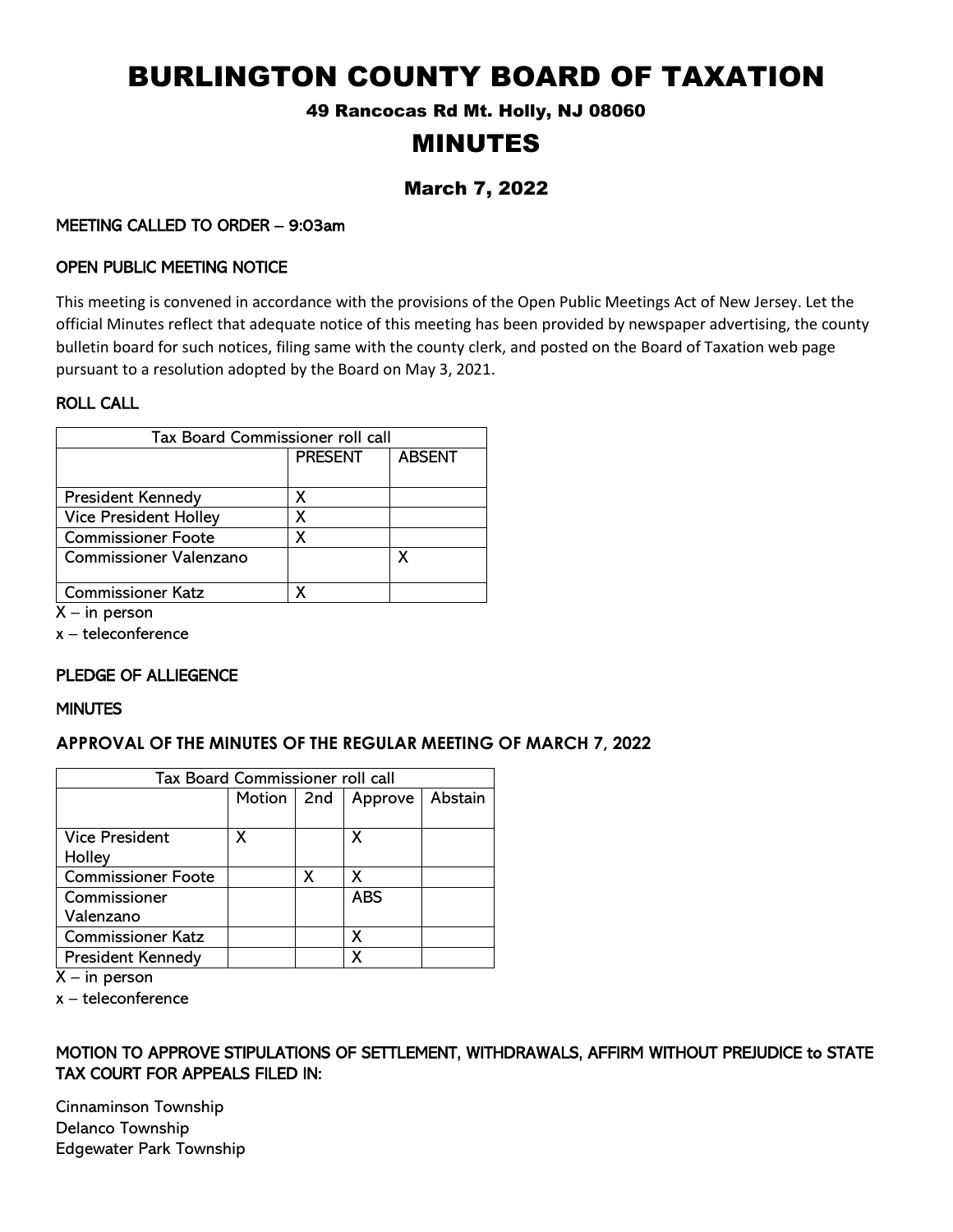| Tax Board Commissioner roll call |        |     |            |         |  |  |
|----------------------------------|--------|-----|------------|---------|--|--|
|                                  | Motion | 2nd | Approve    | Abstain |  |  |
|                                  |        |     |            |         |  |  |
| <b>Vice President Holley</b>     |        |     | x          |         |  |  |
| <b>Commissioner Foote</b>        | χ      |     |            |         |  |  |
| Commissioner                     |        |     | <b>ABS</b> |         |  |  |
| Valenzano                        |        |     |            |         |  |  |
| <b>Commissioner Katz</b>         |        |     | X          |         |  |  |
| President Kennedy                |        |     |            |         |  |  |

 $X - in person$ 

x – teleconference

# APPEALS TO BE HEARD:

Cinnaminson Township Delanco Township Edgewater Park Township Medford Lakes Borough Medford Township

FIRST SOME HOUSING KEEPING:

PLEASE HAVE YOUR CELL PHONE ON SILENT OR VIBRATE. IF YOU NEED TO DISCUSS YOUR CASE FOR SETTLEMENT PURPOSE, PLEASE USE THE BOARD OFFICE ROOM 111 DOWN THE HALL ON THE RIGHT.

APPEAL CASES ARE CALLED IN NUMERICAL ORDER WITH THOSE APPEALS HAVING ATTORNEY REPRESENTATION BEING CALLED FIRST.

APPEALS OF VALUE THAT THE PETITIONER HAS NOT SUBMITTED EVIDENCE WILL BE LIMITED TO THE PROPERTY OWNER TALKING ABOUT THEIR OWN PROPERTY CONDITION OR VALUE.

ASSESSMENT VALUES ARE NOT A TOPIC FOR CONVERSATION FOR TODAY'S PURPOSE.

#### OLD BUSINESS

#### NEW BUSINESS

REPORTS Administrator **Commissioners** 

#### **CORRESPONDANCE**

No Correspondence

#### TRAINING/CONTINUING EDUCATION

#### OPEN TO THE PUBLIC

No comments from the public CLOSED TO THE PUBLIC

#### ADJOURNMENT